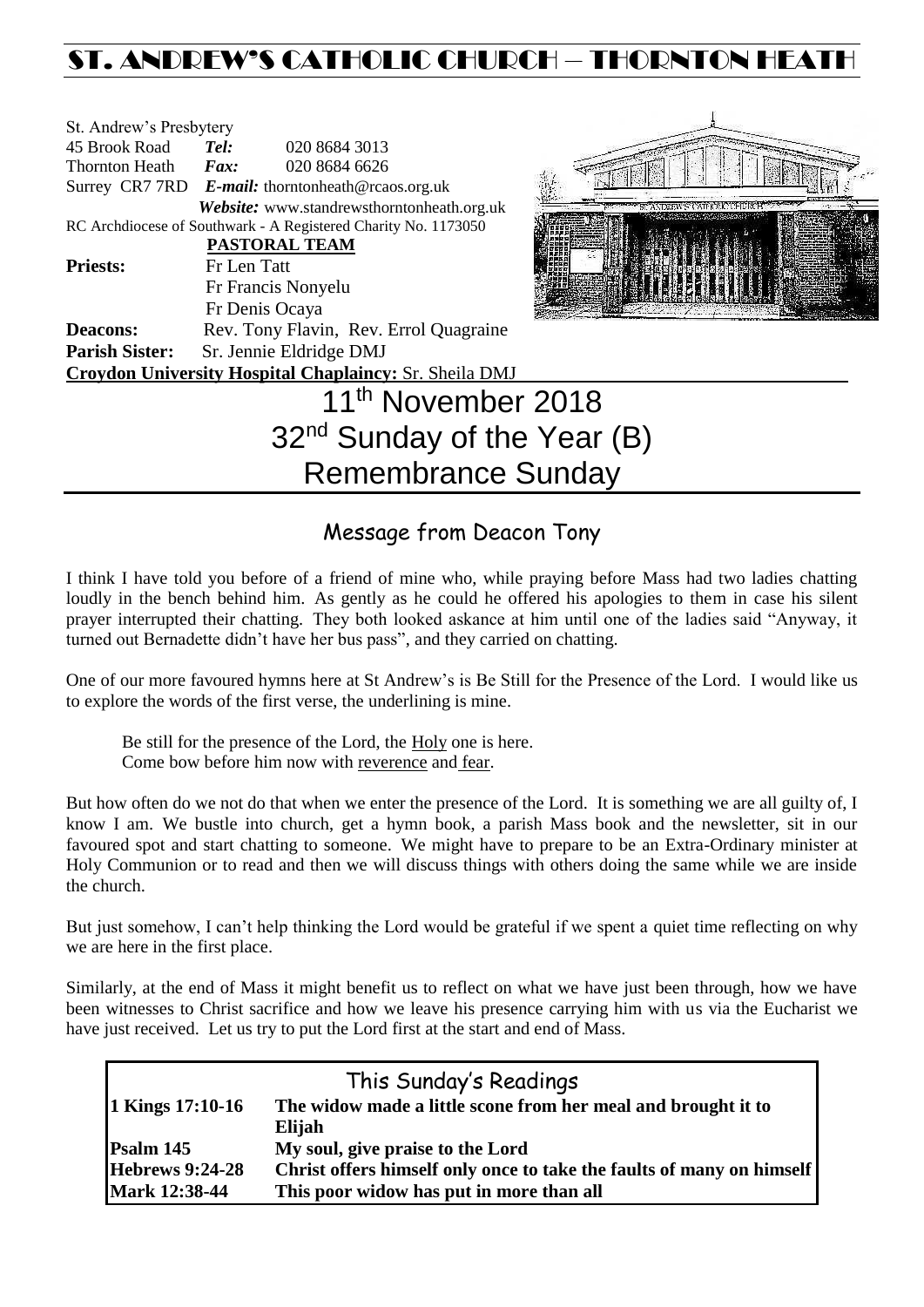|                                          |                                        | UNITY IVI INC WEEK                |                                  |  |
|------------------------------------------|----------------------------------------|-----------------------------------|----------------------------------|--|
| Sunday 11 <sup>th</sup> November         | 6.00pm (Saturday) First Mass of Sunday |                                   | Glenda McGrath RIP               |  |
| $32nd$ Sunday of the Year                |                                        |                                   |                                  |  |
| (B)                                      | 9.30am<br>Mass                         |                                   | Parishioners                     |  |
|                                          | 11.30am                                | Mass                              | War Dead                         |  |
| Remembrance Sunday                       | 5.00pm                                 | <b>Rosary</b>                     |                                  |  |
|                                          | $5.15 - 5.45$ pm                       | <b>Exposition and Benediction</b> |                                  |  |
|                                          | 6.00 <sub>pm</sub>                     | Mass                              | November List                    |  |
|                                          | $7.00 - 9.00$ pm                       | <b>Charismatic Prayer Group</b>   |                                  |  |
| Monday 12 <sup>th</sup> November         | 7.30am                                 | <b>Mass</b>                       | November List                    |  |
| St Josaphat                              | 10.00am                                | Mass                              | Fondette & Piero                 |  |
| Tit $1:1-9$                              | $5.45 - 7.15$ pm                       | <b>Beavers (hall)</b>             |                                  |  |
| Lk 17:1-6                                | $7.00 - 8.00$ pm                       | <b>Parish Surgery</b>             |                                  |  |
|                                          | $7.00 - 8.00$ pm                       | <b>Family Holy Hour</b>           |                                  |  |
|                                          | $7.30 - 9.00$ pm                       | Scouts (hall)                     |                                  |  |
| Tuesday 13 <sup>th</sup> November        | 7.30am                                 | <b>Mass</b>                       | November List                    |  |
| Feria                                    | 10.00am                                | Mass                              | <b>James Counts</b>              |  |
| Tit 2:1-8. 11-14                         | 6.30pm                                 | R.C.I.C. (hall)                   |                                  |  |
| Lk 17:7-10                               | 7.45pm                                 | R.C.I.A. (hall)                   |                                  |  |
| Wednesday 14th November                  | 7.30am                                 | Mass                              | November List                    |  |
| Feria                                    | 10.00am                                | Mass                              | Justice Edu RIP (Anniv)          |  |
| $Tit 3:1-7$                              | 2.00 <sub>pm</sub>                     | <b>Active Retirement Group</b>    |                                  |  |
| Lk 17:11-19                              | 6.00pm                                 | <b>Lectio Divina Group (hall)</b> |                                  |  |
|                                          | 7.30pm                                 | <b>Legion of Mary (hall)</b>      |                                  |  |
| <b>Thursday 15<sup>th</sup> November</b> | 7.30am                                 | Mass                              | November List                    |  |
| <b>St Albert the Great</b>               | 10.00am                                | Mass                              | Mary Josephine Wells RIP (Anniv) |  |
| Phm 7-20                                 | $7.00 - 8.30$ pm                       | <b>Cubs (St James the Great)</b>  |                                  |  |
| Lk 17:20-25                              | 7.30pm                                 | <b>Spirituality Talk (hall)</b>   |                                  |  |
|                                          | 8.00pm                                 | <b>Baptism course</b>             |                                  |  |
| Friday 16 <sup>th</sup> November         | 7.30am                                 | <b>Mass</b>                       | Sheridan Family                  |  |
| Feria                                    | 10.00am                                | Mass                              | November List                    |  |
| 2 Jn 4-9, Lk 17:26-37                    |                                        |                                   |                                  |  |
| Saturday 17 <sup>th</sup> November       | 9.30am                                 | Mass                              | November List                    |  |
| St Elizabeth of Hungary                  | $10.00 - 10.30$ am                     | <b>Confessions</b>                |                                  |  |
| III $Jn$ 5-8                             | $5.00 - 5.30$ pm                       | <b>Confessions</b>                |                                  |  |
| Lk 18:1-8                                | 6.00 <sub>pm</sub>                     | <b>First Mass of Sunday</b>       | Parishioners                     |  |
| <b>Sunday 18th November</b>              | 9.30am                                 | <b>Mass</b>                       | November List                    |  |
| $33rd$ Sunday of the Year                | 11.30am                                | Mass                              | Michael Ryan RIP (Anniv)         |  |
| (B)                                      | 5.00pm                                 | <b>Rosary</b>                     |                                  |  |
|                                          | $5.15 - 5.45$ pm                       | <b>Exposition and Benediction</b> |                                  |  |
|                                          | 6.00 <sub>pm</sub>                     | Mass                              | Gaston & Marie Lourdes Leung RIP |  |
|                                          | $7.00 - 9.00$ pm                       | <b>Charismatic Prayer roup</b>    |                                  |  |
|                                          |                                        |                                   |                                  |  |

## Diary for the Week



| <b>Collection Last Sunday</b>                          | £1,233.62  |  |  |  |
|--------------------------------------------------------|------------|--|--|--|
| Payment by Standing Order                              | £ $761.00$ |  |  |  |
| Total offertory                                        | £1,994.62  |  |  |  |
| <b>PACT</b> collection                                 | £ 582.75   |  |  |  |
| Seminary Fund (All Saints)                             | £ 308.91   |  |  |  |
| Second collection for Archbishops' Administration Fund |            |  |  |  |
| Thank you for your generosity                          |            |  |  |  |



Altar Servers<br>
This week Team 2 This week Judie's Crevent Cleaners<br>
This week Judie's Crevent Cleaners This week Team 2 This week Judie's Crew<br>Next week Team 3 Next week Fifi's Group Next week Fifi's Group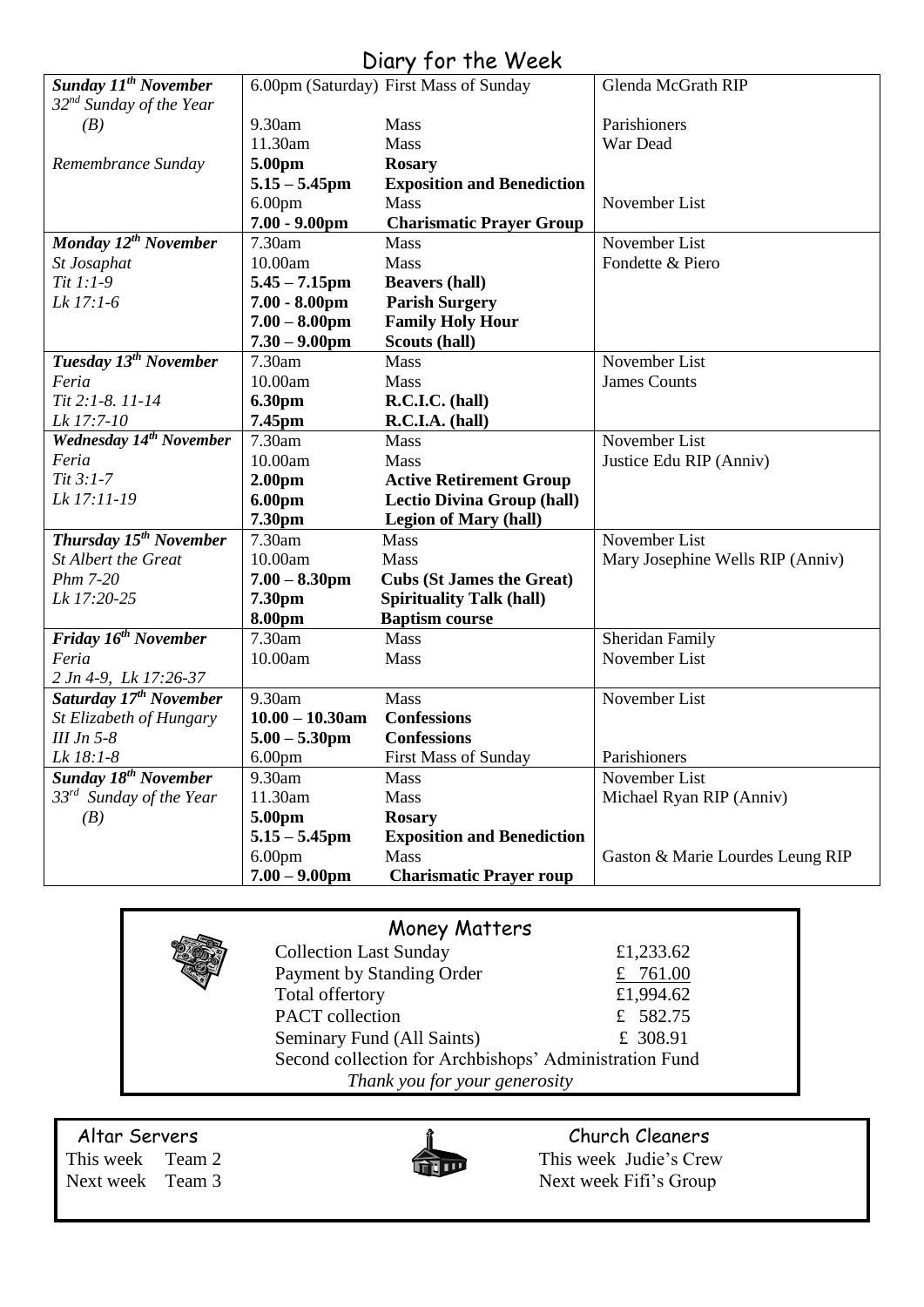### St. Andrew's Parish Notices

#### **SECOND COLLECTION THIS WEEKEND**

The collection will be for the Archbishops' Administration Fund. This collection helps to meet the cost of the central administration of the Diocese.

#### **SPICES FOR SALE**

Today, Sunday 11th November, following the 9.30am and 11.30am Masses, Joyce Lumsden will have a stall outside of the Church selling lots of spices and herbs in aid of the Indonesian Tsunami through CAFOD. Please take a look to see what you can purchase for this good cause.

#### **SCHOOL REFERENCE FORMS FOR 2019**

If you plan to apply for a school place for a child in 2019 or anytime in the future, you will need to be involved in our new reference scheme which we introduced a couple of weeks ago. This scheme has to be introduced due to the current stressful situation. The plan is once a month to make available at random a form which parents will need to complete and hand back at the Mass that they have just attended. That way come next September Fr Len will have a figure of people's Mass attendance which he can then put on the form. As a Pastoral team we cannot think of a fairer system than this.

#### **FAMILY HOLY HOUR**

Once a month we have the Family Holy Hour during which time we are trying to strengthen our faith and love for the real presence of Jesus in the Blessed Sacrament. Scripture is read, hymns are sung, bidding prayers offered up and there is also a time of silence. Please join us in the Church on Monday,  $12<sup>th</sup>$  November from 7.00 - 8.00pm, even if only for 10/15 minutes - it will bring a blessing on you, your family and our parish.

#### **SOCIETY OF ST VINCENT DE PAUL (S.V.P.)**

The SVP coffee morning and table top sale is on Sunday 18<sup>th</sup> November. Please go along to the hall to help support the group by buying lots of goods and at the same time drinking coffee/tea and buying lots of cake! All money raised will help support local people who are in need by way of food, clothing and furniture.

#### **FIRST HOLY COMMUNION**

For those that missed the first meeting last week you can obtain a form from the Presbytery during the Parish Surgery on Monday evenings. Please note that the closing date for applications is 2<sup>nd</sup> December.

#### **CHRISTMAS STOCK**

Please take a look at our Repository as we have a lot of our Christmas stock already in.

#### **NOVEMBER PRAYERS FOR THE DECEASED**

During the month of November we particularly pray for those who have died. A list of the deceased whose funerals took place here at St Andrew's will be displayed in the front of the Altar. Anyone who has a relative or friend who has died elsewhere in the last year should give in their names and date of death to the office or to one of the Priests and the name will be added to this list.

Holy Souls envelopes are available in the porch for you to place your lists of deceased. These envelopes will be brought up during each Mass in the month of November. On Saturday 24<sup>th</sup> November at 9.30am we will hold our annual Mass for those who have died in the last year. We will try to invite relatives of those whose funerals took place here in the last year and hope that any parishioner who has had a death in the family in the last year will also come.

#### **STEWARDSHIP TALKS: THURSDAYS AT 7.30PM IN THE HALL**

Please join us for St Andrew's An Encounter with the Lord through Spirituality talks. The talks explore some of the spiritualities of the Church and to encounter the Lord. The talks are on Thursday evenings in the hall starting at 7.30pm. Our next talk is on 15<sup>th</sup> November when the talk is "The Spirituality of St Theresa of Avila" with Fr Kevin Alban O'Carm.

#### **EUCHARISTIC ADORATION**

Thank you for all those who signed up at our recent Mission for Eucharistic Adoration. We are trying to organise a program to develop our Eucharistic Adoration in the parish so please watch this space. In the meantime you are reminded that there is Adoration every Sunday afternoon at 5.15pm and every second Monday of the Month at 7.00pm for Family Holy hour. Also on November 29<sup>th</sup> Deacon Tony Flavin and Geraldine Daly are giving a talk